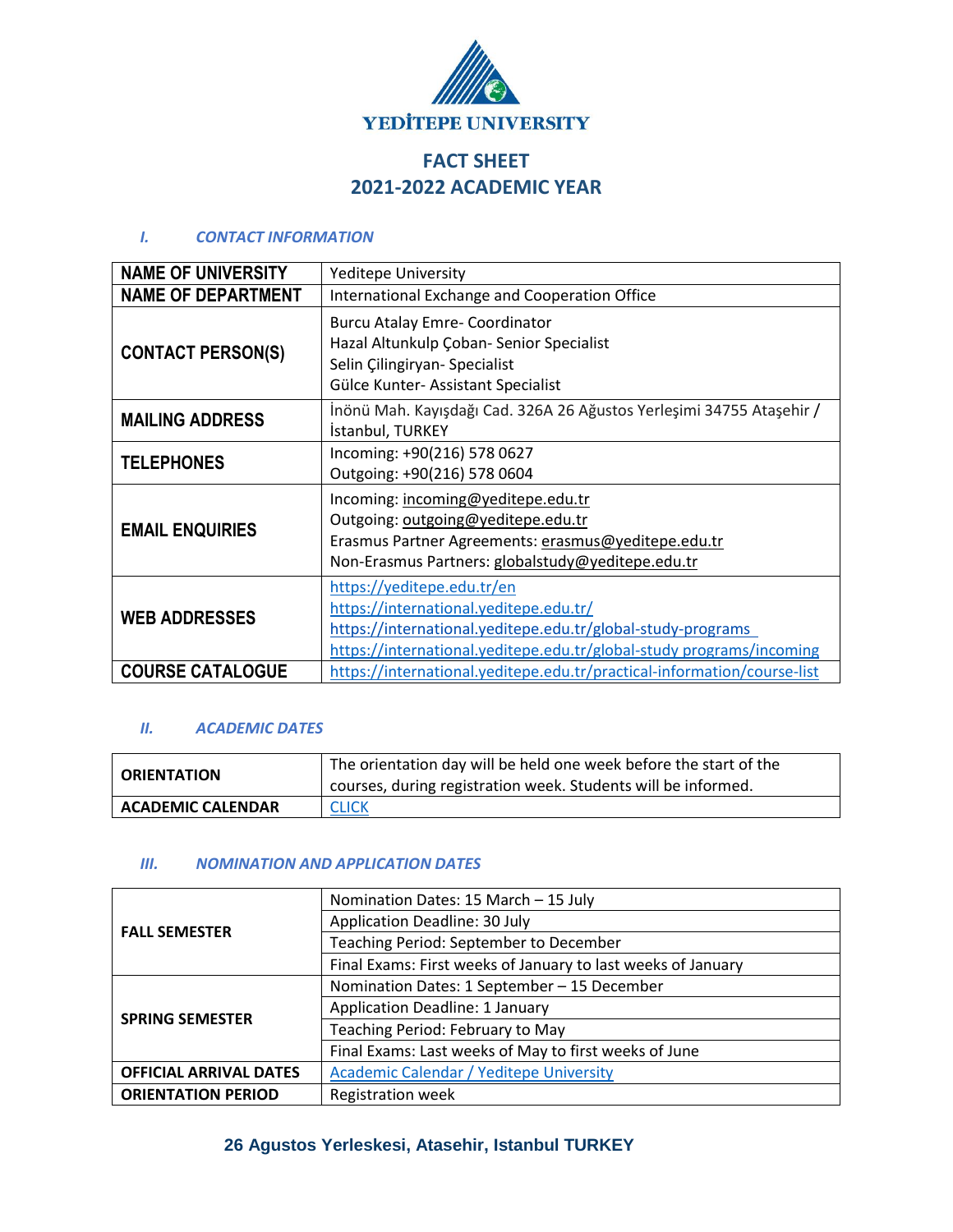

#### *IV. NOMINATION – APPLICATION PROCESS*

| <b>HOW TO NOMINATE</b> | Partner Institutions should nominate the students via our online system. |  |
|------------------------|--------------------------------------------------------------------------|--|
|                        | Please click to open the KION system.                                    |  |
|                        | Partner Institutions will be receiving an information email about How to |  |
|                        | Nominate & How to Apply.                                                 |  |
| <b>APPLICATION</b>     | Copy of passport page with photo                                         |  |
| <b>DOCUMENTS</b>       | Signed and stamped Learning Agreement for Studies (Before the Mobility)  |  |
| Please submit from     | Language Certification                                                   |  |
| our Online System      | 5 colour passport size photos                                            |  |
| (KION System)          |                                                                          |  |

#### *V. ACADEMIC INFORMATION*

| <b>CREDITS</b>      | Students must take a minimum of 60 credits per semester (30 ECTS) and 120   |
|---------------------|-----------------------------------------------------------------------------|
|                     | credits (60 ECTS) per academic year.                                        |
| <b>COURSES</b>      | Students are advised to check Yeditepe University course contents (Please   |
|                     | check the Course Catalogue)                                                 |
|                     | Students are allowed to take courses provided in English or other languages |
|                     | regarding their departments upon the approval of their sending institution  |
|                     | and the Erasmus coordinators in Yeditepe University.                        |
|                     | For course selection, please contact the Department Coordinators before     |
|                     | filling out your Learning Agreement to avoid any selection error e.g. wrong |
|                     | credits, and incorrect course codes, etc.                                   |
| <b>DEPARTMENT</b>   |                                                                             |
| <b>COORDINATORS</b> | <b>List of Department Coordinators</b>                                      |

#### *VI. GRADING SYSTEM*

| <b>POINTS</b> | <b>LETTER GRADES</b> | <b>GRADE</b> |
|---------------|----------------------|--------------|
| 90-100        | AA                   |              |
| 85-89         | <b>BA</b>            | 3.5          |
| 80-84         | <b>BB</b>            |              |
| 75-79         | CB                   | 2.5          |
| 70-74         | CC                   |              |
| 60-69         | DC                   | 1.5          |
| 50-59         | DD                   |              |
| 49 and less   | FF                   |              |

*FA- Failed due to attendance (Class attendance mandatory - generally %80)*